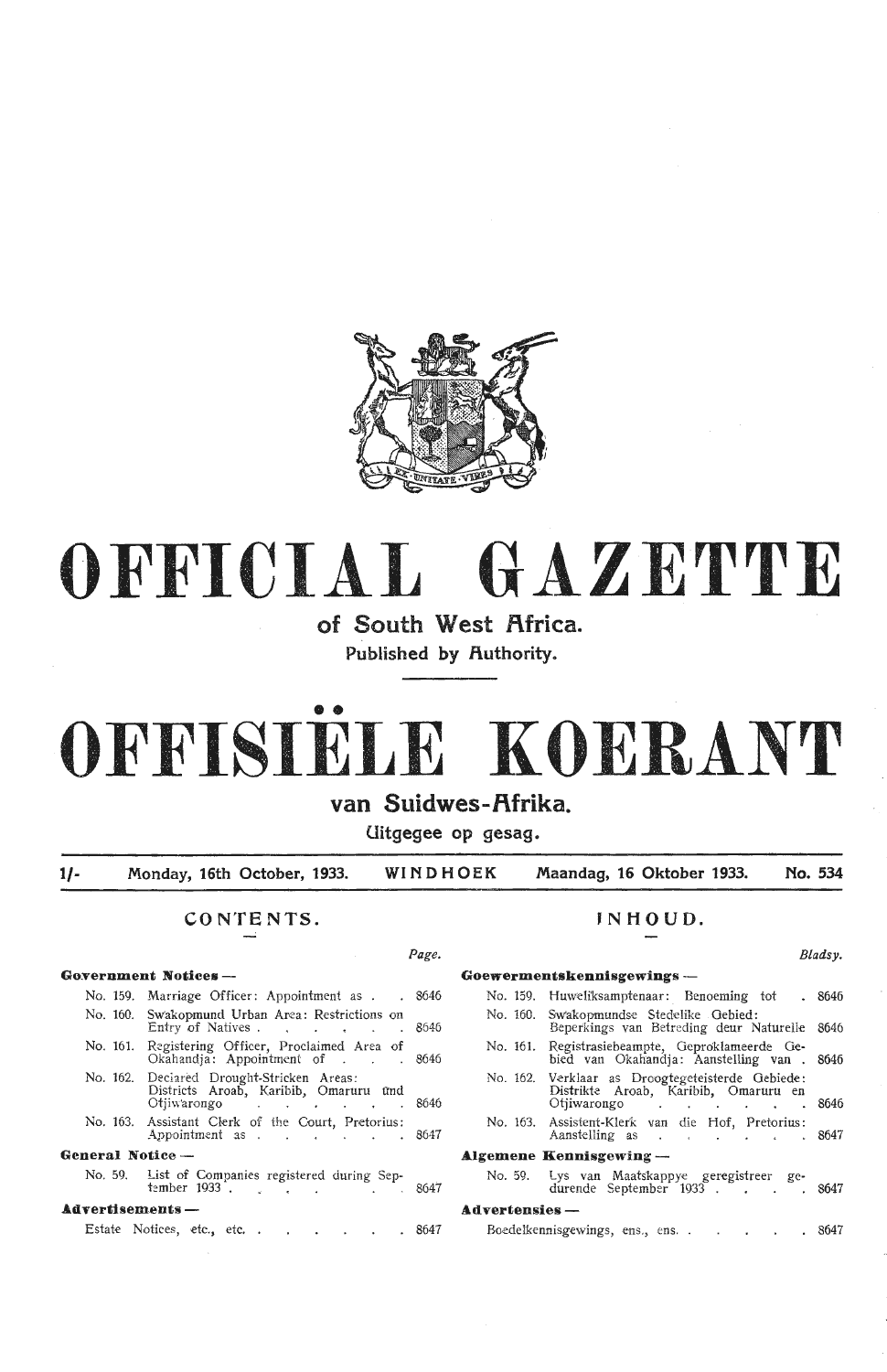The following Government Notices are published for **general** information.

> H. P. SMIT, *Secretary for South West Africa.*

Administrator's Office, Windhoek,

# MARRIAGE OFFICER: APPOINTMENT AS.

The Administrator has been pleased, in terms of section *five*, sub-section (2) of the Solemnization of Marriages Proclamation, 1920 (Proclamation No. 31 of 1920), to approve of the appointment of Reverend AATU JARVINEN of the Finnish Mission as a Marriage Officer for South West Africa with' effect from the 16th October, 1933.

## **No.** 160.] [6th October, 1933.

# SWAKOPMUND URBAN AREA: RESTRICTIONS ON ENTRY OF NATIVES.

Under and by virtue of the powers vested in me by section *six* of the Natives (Urban Areas) Proclamation, 1924 (Proclamation No. 34 of 1924), as amended by section *three* of the Natives (Urban Areas) Amendment Proclamation, 1932 (Proclamation No. 4 of 1932), I do hereby proclaim, declare and make known that from and after the 1st day of October, 1933, no native shall enter the Urban Area of Swakopmund **for the purpose of seeking or undertaking employment or of residing therein unless one or other of the following** conditions has been fulfilled: $-$ 

- (1) Such native has been engaged ·for employment in the urban area and is proceeding to take up such employ-<br>ment;
- (2) The Native Commissioner after consultation with the Municipality of Swakopmund is prepared, in view of the labour conditions then existing in the urban area, to issue to such native a permit to seek work under<br>the regulations for the proclaimed area of Swakopmund;
- (3) Such' native has obtained from the Nati\•e Commis- sioner a permit to visit within the urban area for a limited period;

Provided that any native whose application to enter the urban area has been refused may appeal to the Chief Native Commissioner who may give such directions as he may deem fit. The decision of the Chief Native Commissioner deem fit. The shall be final.

No. 161.] .[6th Octob~r, 1933.

The Administrator has been pleased to approve of the appointment of Mr. ERNST GEORG HEINRICH HERMANN BLOHM, as a Registering Officer, for the purpose of exer-<br>cising the powers and performing the duties assigned to Registering Officrs by the regulations framed under the provisions of the Natives (Urban Areas) Proclamation, 192-l (Proclamation No. 34 of 1924), in respect of the proclaimed<br>area of Okahandja, as published under Government Notice No. 149 dated the twelfth day of September, 1933.

# No. 162.] [6th October, 1933.

DECLARED DROUGHT-STRICKEN AREAS: DISTRICTS OF AROAB, KARIBIB, OMARURU AND OTJIWARONOO.

It is hereby notified for general information that the<br>following magisterial districts have been declared drought-<br>stricken areas with effect from the dates specified opposite fhe respective districts:- •

# **Goewermentskennisgewings.**

Die volgende Goewermentskennisgewings word vir algemene informasie gepubliseer.

> H. P. SMIT, *Sekretaris vir Suidwes-A/rika.*

Kantoor van die Administrateur, Windhoek.

No. 159.) [6th October, 1933. No. 159.] [6 Oktober 1933.

# HUWELIKSAMPTENAAR: BENOEMING TOT.

· Dit het die Administrat::ur behaag om, oorewkomstig ar- tikel *11yf,* onderartikel (2) ,·an "De Huweliksvoltrekkings Proklamatie 1920' (Proklamasie No. 31 van 1920), die benoeming van Eerwaarde AATU JARVfNEN van die Finse Sending, tot Huweliksamptenaar vir Suidwes-Afrika goed te keur, ingaande vanaf 16 O'ktober 1933.

# No. 160.] [6 Oktober 1933.

# SWAKOPMUNDSE STEDELIKE GEBIED: BEPERKINGS VAN BETREDING DEUR NATURELLE.

lngevolge en kragtens die bernegdhede my verleen by artikel *ses* van "De Naturellen (Stedelike Gebieden) Proklamatie 1924'' (Proklamasie No. 34 van 1924), soos gewysig by artikel *drie* van die Naturelle (Stedelike Gebiede) Wysigingsproklamasie 1932 (Proklamasie No. 4 van 1932), prokla-<br>meer, verklaar en maak ek bekend dat vanaf en na die 1ste dag van Oktober 1933 geen naturel die stedelike Gebied van<br>Swakopinund mag betree nie vir die doel om werk te soek of te onderneem of om hom daarin metterwoon te vestig,<br>tensy een of ander van die volgende voorwaardes vervul is:-

- (1) Sodanige naturel vir werk in die stedelike gebied geëmplojeer is en sodanige werk gaan aanvaar;
- (2) Die Naturellekommissaris na rugspraak met die Munisipaliteit van Swakopmund bereid is, met die oog op die asdan bestaande arbeidstoestande in die stedelike gebied, om aan sodanige nature! 'n permit uit te reik om werk onder die regulasies vir die geprokl**a**-<br>meerde kring van Swakopmund te soek;
- (3) Sodanige naturel van die Naturellekommissaris 'n permit gekry het, om vir 'n beperkte tydperk in die stedelike gebied te gaan kuier;

Met dien verstande dat enige naturel wie se applikasie, **om** die stedelike gebied te betree, geweier is, aan die Hoof. Naturellekommissaris kan appeleer, wat sodanige bevele kan gee as hy doelmatig mag ag. Die beslissing van die Hoof-Naturellekommissaris is finaal.

# No. 161.] [6 Oktober 1933.

Dit het die Administrateur behaag om die aanstelling van ,<br>Mnr. ERNST GEORG HEINRICH HERMANN BLOHM as 'n Registrasiebeampte goed te keur vir die doe! om die bevoegdhede uit te oefen en die pligte te doen wat ingevolge die regulasies opgestel kragtens die bepalings van "De Naturellen (Stedelike Oebieden) Proklamatie 1924" (Prokla-<br>masie No. 34 van 1924) ten opsigte van die geproklameerde gebied van Okahandja, soos gepubliseer onder Goewermentskennisgewing No. 149, gedagteken die twaalfde dag van September 1933, aan Registrasiebeamptes aangewys is.

# No. 162.] [6 Oktober 1933.

# VERKLAAR AS DROOGTEGE:TEISTERDE GEBIEDE: DlSTRlKTE AROAB, KARIBIB, OMARURU EN OTJIWARONGO.

Hierby word vir algemene inligting bekend gemaak da: die volgende magistraatsdistrikte as droogtegeteisterde gebiec: verklaar is ingaande vanaf die datums teenoor die respektiewe<br>distrikte aangegee:---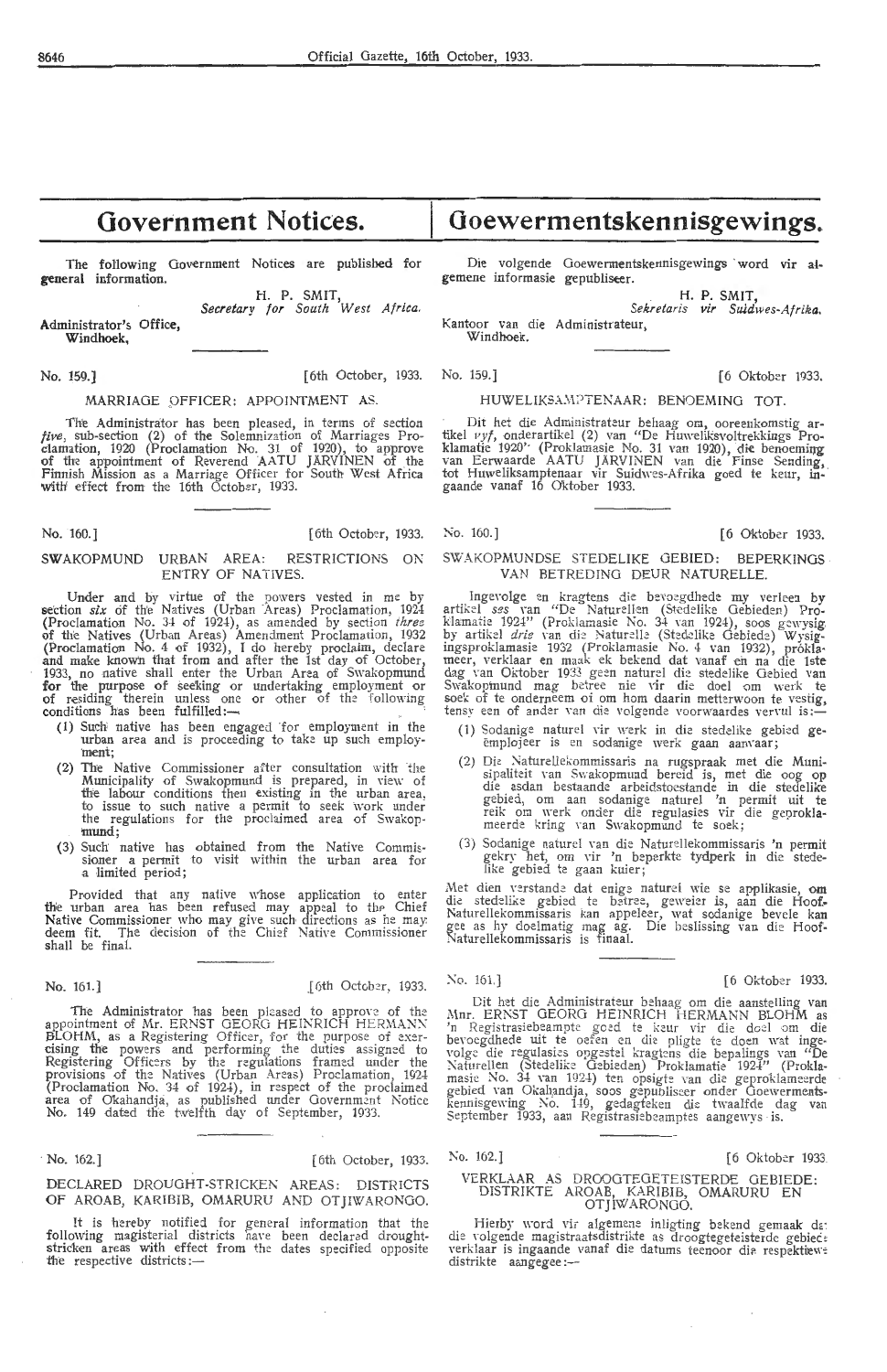| Magisterial District:                      | With effect from:                                                                                 | M |
|--------------------------------------------|---------------------------------------------------------------------------------------------------|---|
| Aroab<br>Karibib<br>Omaruru<br>Otjiwarongo | .30th September, 1933.<br>29th September, 1933.<br>29th September, 1933.<br>27th September, 1933. |   |
|                                            |                                                                                                   |   |

No. 163.] [11th October, 1933.

The following appointment as Assistant Clerk of the Court has been approved:

PRETORIUS: JOHANN CHRISTIAN JACOB **VAN** RENS-BURO ,vith effect from the 6th September, 1933, vice L/Sergt. **M.** 0. de Wet, transferred.

# **General Notice.**

# (No. 59 of 1933.)

The following particulars in regard to the registration ef Companies are published for general information.

> P. S. LAMBRECHTS, *Registrar of Companies*

Companies Registration Office, Windhoek, 4th October, 1933.

Omaruru Otjiwarongo No. 163.) Die volgende aanstelling as Assistent-Klerk van die Hof

is goedgekeur: PRETORIUS: JOHANN CHRISTIAN JACOB VAN RENS-<br>BURG, ingaande vanaf 6 September 1933 in die plek<br>van L/Sers. M. G. de Wet wat verplaas is.

**Algemene Kennisgewing.** 

# (No. 59 van 1933.)

Die volgende besomterhede in verband met die registrasie van Maatskappye word vir algemene informasie gepubliseer.

P. S. LAMBRECHTS,

*R.egistrateur van Afoatskappye.* 

Registrasiekantoor van Maatskappye, Windhoek, 4 Oktober 19J3.

**COMPf\NIES REGISTERED. MRRTSKRPPYE GEREGISTREER.** 

| No. | Name of Company<br>Naam van Maatskappy                  | Address<br>Adres                                 | Date of Registration<br>Datum van Registrasie | $Capital - Kapitaal$                    |
|-----|---------------------------------------------------------|--------------------------------------------------|-----------------------------------------------|-----------------------------------------|
| 144 | Rietfontein (Windhoek) Karakul<br>(Proprietary) Limited | Kaiser Street,<br>Metje's Buildings,<br>Windhoek | 13.9.33                                       | $\text{\pounds} 15.500 \cdot - \cdot -$ |
| 145 | Chiquita Gold Mining Company<br>(Proprietary) Limited   | Erf No. 57,<br>Omaruru                           | 25.9.33                                       | $\pounds$ 3,000. $-$ . $-$              |

# **Advertisements.**

# ADVERTISING IN THE OFFICIAL GAZETTE OF SOUTH WEST AFRICA.

1. The *Ofticial Gazette* will be published on the 1st and 15th day of each month; in the event of either of thost: days falling on a Sunday or Public Holiday, the *Gazette* will be published on the next succeeding working day.

2. Advertisements for insertion in the *Gazette* must be delivered at the office of the Secretary for South West Africa (Room 46, Government Buildings, Windhoek) in the languages in which they are to be published, not later than 4.30 p.m. on the *ninth* day before the date of publication of the *Qazette* in which they are to be inserted.

3. Advertisements will be inserted in the *Gazette* after the official matter or in a supplement to the *Gazetu* ai the discretion of the Secretary.

4. Advertisements will be published in the *Official Oazette* in the English, Dutch or German languages; the necessary translations must be furnished by the advertiser or his agent. It should be borne in mind however, that the German version of the *Gazette* is a translation only and not the authorised issue.

5. Only legal advertisements are accepted for publication in the *Official Gazette,* and are subject to the approval of the Secretary for South West Africa, who can refuse *to*  accept or decline further publication of any advertisement.

6. Advertisements should as far as possible be typewritten. Manuscript of advertisements should be written on **one** side of the paper only, and all proper names plainly inscribed; in the event of any name being incorrectly printed **as a** result of indistinct writing, the advertisement can only **be** republished on payment of the cost of another insertion.

# **Advertensies.**

# ADVERTEER IN DIE OFFISI ELE KOERANT VAN SUIDWES-AFRIKA.

1. Die *Off isiele Koerant* sal op die lste en 15de van elke maand verskyn; ingeval een van hierdie dae op **'o**  Sondag of Publieke Feesdag val, dan verskyn die *Oftisielt Koerant* op die eersvolgende werkdag.

2. Advertensies wat in die *Oftisiele Koerant* geplaas moet word, moet in die taal waarin hulle sal verskyn ingehandig word aan die kantoor van die Sekretaris vir Suidwes-Afrika (Kamer 46, Regerings-Geboue, Windhoek), nie later<br>as 4.30 n.m. op die neënde dag voor die datum van ver-<br>skyning van die *Offisiële Koerant* waarin die advertensies moet geplaas word nie.

3. Advertensies word in die *Otfisiele Koerant* geplaas agter die offisiele gedeelte, of in 'n ekstra blad van die *Koerant,* soos die Sekretaris mag goedvind.

4. Advertensies word in die *Offisiële Koerant* gepubli-<br>1991 seer in die Engelse, Afrikaanse en Duitse tale; die nodige vertalinge moet deur die adverteerder of sy agent gelewer word. Dit moet onthou word dat die Duitse teks van die *Offisiele Koerant* slegs 'n vertaling is, en nie die geoutoriseerde uitgawe is nie.

5. SI,egs wetsadvertensies word aangeneem vir publi-kasie in die *Off isiele Koerant,* en hulle is onderworpe aan die goedkeuring van die Sekretaris vir Suidwes-Afrika, **wat**  die aanneming of verdere publikasie van 'n advertensie mag weier.

6. Advertensies moet sover as moontlik op die masjien geskryf wees. Die manuskrip van advertensies moet slegs op een kant van die papier geskryf word, en alle name moet<br>duidelik wees; ingeval 'n naam ingevolge onduidelike handskrif foutief gedruk word, dan kan die advertensies slegs dan weer gedruk word as die koste van 'n nuwe opneming betaal word.

| Magistraatsdistrik:                        | Ingaande vanaf:                                                                      |
|--------------------------------------------|--------------------------------------------------------------------------------------|
| Aroab<br>Karibib<br>Omaruru<br>Otjiwarongo | 30 September 1933.<br>29 September 1933.<br>29 September 1933.<br>27 September 1933. |
|                                            |                                                                                      |
| $\mathcal{P}_{\mathcal{M}}$<br>No. 163.1   | [11 Oktober 1933.                                                                    |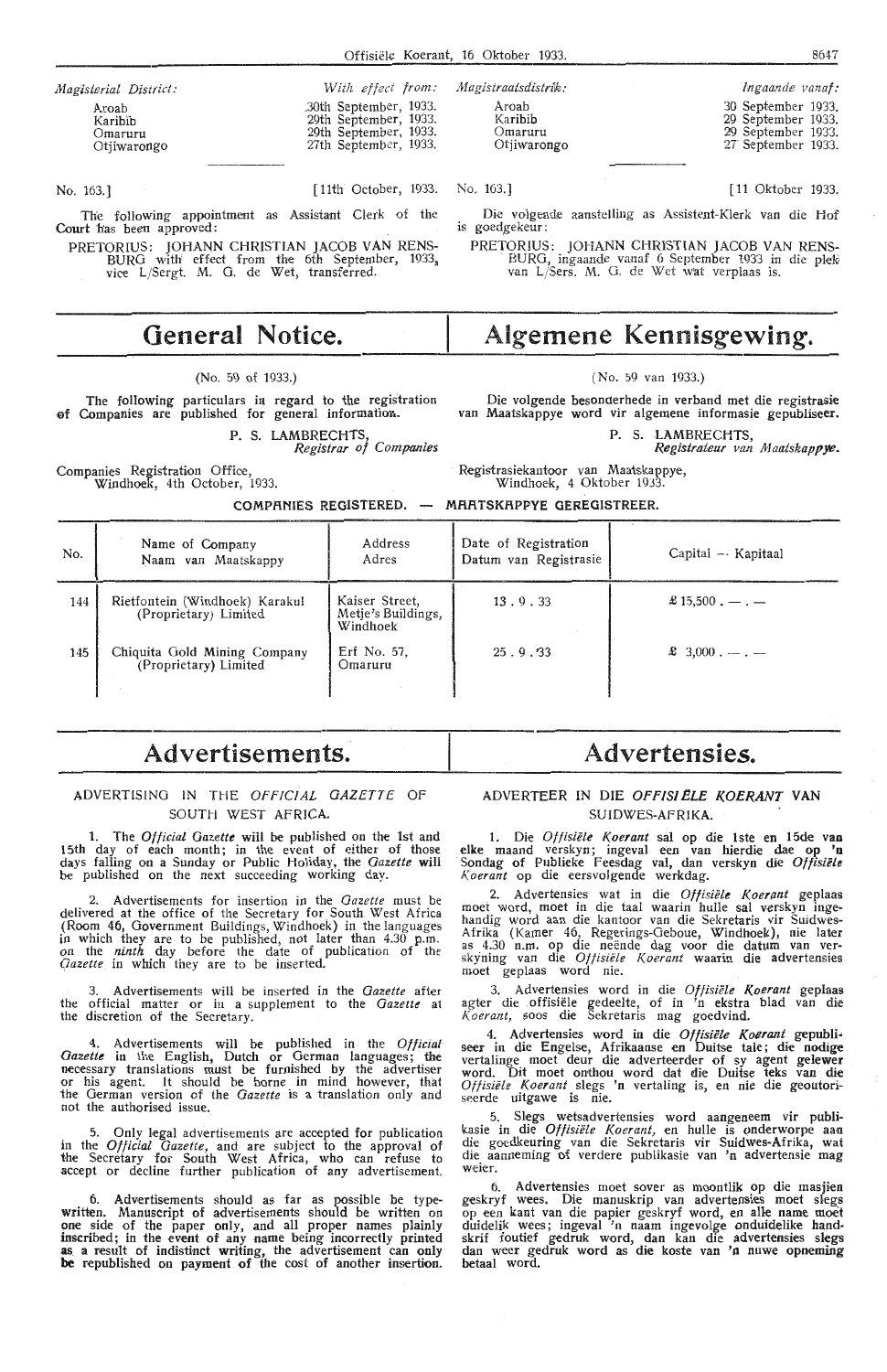7. The Subscription for the *Official Gazette* is 20/· **per**  annum, post free in this Territory and the Union of South **Africa** obtainable from Messrs. John Meinert Ltd., Box 56, Windhoek. Postage must be prepaid by ,Overseas subscribers. Single copies of the *Gazette* may be obtained either from Messrs. John Meinert Ltd., Box 56, Windhoek, or from the Secretary for South West Africa at the price of 1/- per copy.

The charge for the insertion of advertisements other than the notices mentioned in the succeeding paragraph is at the rate of 7/6 per inch single column and 15/- per inch double column, repeats half price. (Fractions of an inch to be reckoned an inch.)

**9.** Notices to Creditors and Debtors in the estates of deceased persons and notices of executors concerning liquidation accounts lying for inspection, are published in schedule form at 12/- per estate.

16. No advertisement will be inserted unless the charge is prepaid. Cheques, drafts, postal orders or money orders must be made payable to the Secretary for South West **Africa.** 

7. Die jaarlikse intekengeld vir die Offisiële Koerant is 20/-, posvry in hierdie Gebied en die Unie van Suid-Afrika, verkrygbaar van die here John Meinert, Bpk., Posbus 56, Windhoek. Posgeld moet vooruit betaal word deur oorseese intekenaars. Enkele eksemplare van die *Offisiele Koerant* is verkrygbaar of van die here John Meinert, Bpk., Posbus 56, Windhoek, of van die Sekretaris vir Suidwes-Afrika teen die prys van 1/- per eksemplaar.

8. Die koste vir die opname van advertensies, behalwe die kennisgewings, wat in die volgende paragraaf genoem is, is teen die tarief van 7/6 per duim enkel kolom, en **15/-** per duim dubbel kolom, herhalings teen half prys. (Gedeeltes van 'n duim moet as 'n volle duim bereken word).

**9.** Kennisgewings aan krediteure en debiteure in die boedels van oorlede persone, en kennisgewings van eksekuteurs betreffende likwidasie-rekenings, wat vir inspeksie le, word in skedule-vorm gepubliseer teen 12/- per boedel.

10. Geen advertensie sal geplaas **word** nie, tensy die koste vooruit betaal is. Tjeks, wissels, pos- of geldorders moet betaalbaar gemaak word aan die Sekretaris vir Suidwes-Afrika.

NOTICES OF TRUSTEES AND ASSIGNEES. Pursuant to Section *ninety-nine,* Sub-section ~2), of the Insolvency **Act,**  1916, as applied to South West Africa.<br>The liquidation accounts and plans of distribution or/and contribution in the Assigned or Sequestrated Estates

The liquidation accounts and plans of distribution or/and contribution in the Assigned or Sequestrated Estates<br>a dividend in the subjeined Schedule having been confirmed on the dates therein mentioned, notice is hereby giv get forth, and that every creditor liable to contribute is required to pay the trustee or assignee the amount for which he is liable at the address mentioned in the Schedule.

# KENNISGEWING VAN KURATORS EN BOEDELBERED DERAARS. Ingevolge artiekel neën-en-neëntig, onderartiekel (2) van die Insolvensiewet 1916, soos op Suidwes-Afrika toegepas.

Aangesien die likwidasierekenings en state van distribusie of/en kontribusie in die afgestane of gesekwestreerde boedels vermeld in die onderstaande Bylae op die daarin genoemde datums bekragtig is, word hiermee kennis ge• gee dat 'n diwident uitgekeer of/en 'n kontribusie in vermelde boedels ingevorder sal word, soos uiteengesit in die Bylae, en dat elke kontribusiepligtige skuldeiser die deur hom verskuldigde bedrag aan die kurator of boedelberedde-<br>raar by die adres in die Bylae genoem, moet betaal. *Form No. 7. | Formulier No. 7.* 

| <b>SCHEDULE</b> | BYLAE. |
|-----------------|--------|
|-----------------|--------|

| No. of<br><b>Estate</b><br>No. van<br>Boedel | Name and Description<br>of Estate<br>Naam en Beskrywing<br>van Boedel                             | Date when I<br>Account<br>Confirmed I<br>Datum | Whether a Dividend is<br>being paid or Contri-<br>bution being collected,<br>or both<br>waarop Re-1 Of 'n diwident uitgekeer<br>kening be- word of 'n kontribusie<br>kragtig is ingevorder word of beide | Name of Trustee or<br>Assignee<br>Naam van Kurator of<br>Boedelberedderaar | <b>Full Address of Trustee</b><br>or Assignee<br>Volledige Adres van<br>Kurator of<br>Boedelberedderaar |
|----------------------------------------------|---------------------------------------------------------------------------------------------------|------------------------------------------------|----------------------------------------------------------------------------------------------------------------------------------------------------------------------------------------------------------|----------------------------------------------------------------------------|---------------------------------------------------------------------------------------------------------|
| 415                                          | Insolvent Estate<br>of Max Levin, deputy<br>sheriff and messenger of<br>the court of Keetmanshoop | 21/9/33                                        | Dividend being paid                                                                                                                                                                                      | Alec E. Rissik                                                             | Schmiede Street.<br>Box 90.<br>Keetmanshoop                                                             |
| 392                                          | Insolvent Estate<br>Max Pupkewitz                                                                 | 4/10/33                                        | Dividend is being paid                                                                                                                                                                                   | E. Worms and<br>A. Neuhaus                                                 | Box 156.<br>Windhoek                                                                                    |

# VACANT DISTRICT SURGEONCY.

Applications for the undermentioned district surgeoncy accompanied by particulars as to the date and country of birth, qualifications and experience should reach the Secretary for South West Africa Windhoek, not later than the 15th<sup>-</sup>November, 1933.

Testimonials (copies) may be submitted, but canvassing by petition or otherwise should not be resorted to. The appointment is on a part-time basis and private practice is pot precluded. Furthermore the sucoessful candidate will in all probability obtain the post of Railway Medical Officer. Applicants should state whether they have a knowledge of both official languages, and must be prepared to *(,lssume · duty on or about ih.e 1st December* 1933.

District Warmbad. S.W.A...

Headquarters Kalkfontein,

## Salary £450 p. a.

The salary mentioned covers all ordinary and routine services, but a travelling allowance at 1/- per mile for mileage travelled beyond a radius of three miles from headquarters, night detention 15/-, and supplementary fees for certain other services will be payable; also fees for attendance<br>at courts and inquests in accordance with the tariff of the<br>Administration's branch of Justice.

# VAKANTE BETREKK!NO VIR DISTRIKSGENEESHEER.

Appli'kasie vir die ondergenoemde vakante betrekking Van 'n distriksgeneesheer met vermelding van datum en land van<br>geboorte, kwalifikasies en ondervinding, word deur die Sekretaris vir Suidwes-Afrika, Windhoek, ingewag en moet hom nie later as 15 Novembet 1933 bereik nie.

Getuigskrifte (kopieë) kan opgestuur word, maar geer.<br>versoek om ondersteuning van applikasies word toegelaat nie.<br>Die aanstelling is van 'n deeltydse aard en privaat praktyk word toegelaat. Verder sal die suksesvolle kandidaat na alie waarskynlikheid ook die pos as Spoorweg Mediese Beampte<br>kry. Applikante moet vermeld of hulle 'n kennis van albe: offisiële tale besit, *en moet bereid wees om in diens te tree op of ongev.eer* 1 *Desember* 1933.

Distrik Warmbad, Suidwes-Afrika,

## Hoofkwartiere, Kalkfontein,

## Salaris £450 p.j.

Die genoemde salaris dek alle gewone en roetienedienste maar reistoelae teen 1/- per myl vir alle afstande afgele buite drie myl vanaf Hoofkwartier, nagverblyf teen 15 en bykomende fooie vir sekere ander dienste word betaal<br>ook in verband met bywoning van Hofsittings en lysskouings, ooreenkomstig die tarief van die Administrasie se afdeling van Justisie.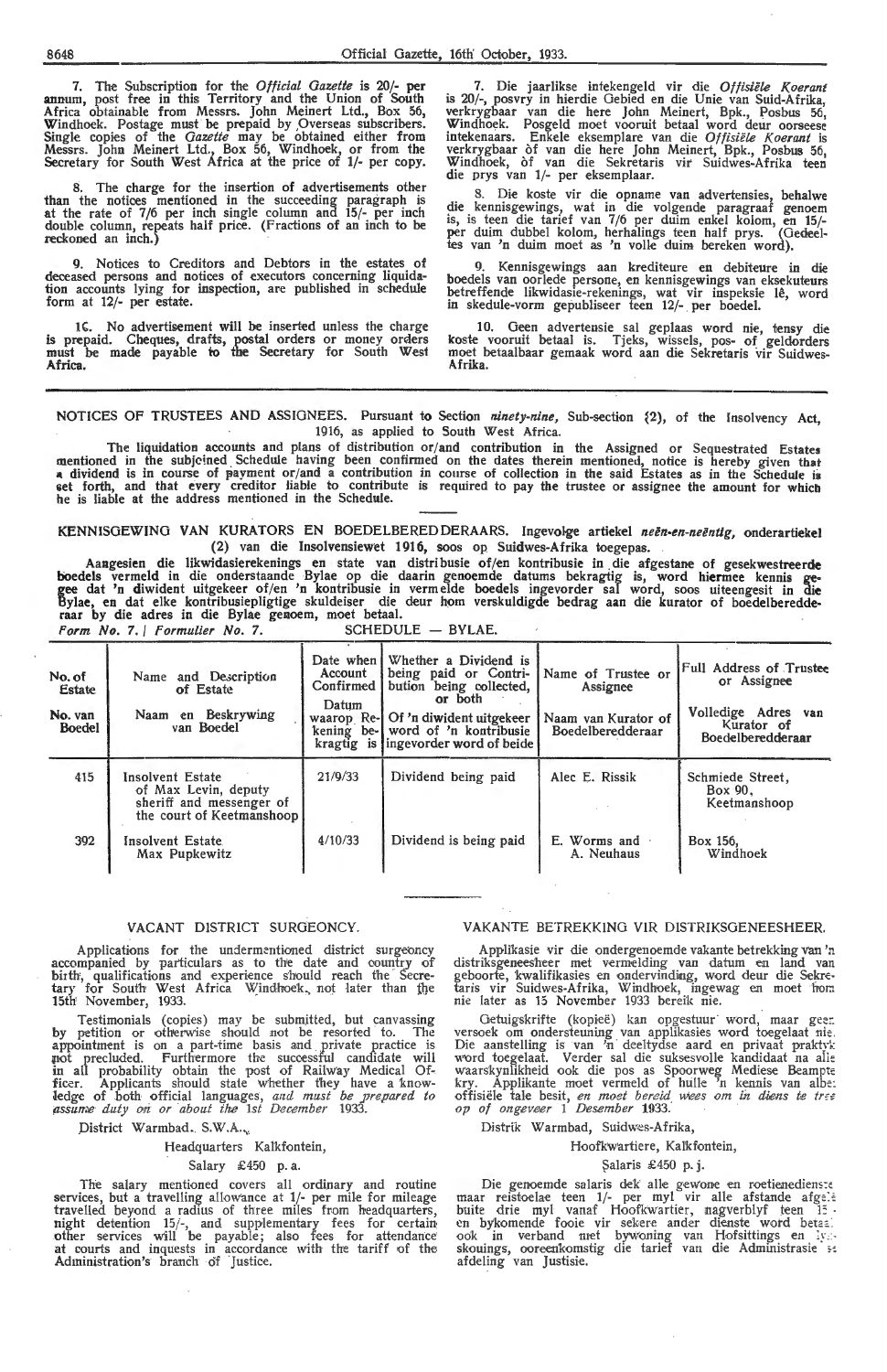Offisiële Koerant, 16 Oktober 1933. S649

NOTICES OF TRUSTEES AND ASSIGNEES. Pursuant to Section *ninety-six,* Sub-section (2), of the Iasolvency **Act,**  191b, as applied to South West Africa.

Notice is hereby given that the liquidation accounts and plans of distribution or/and contribution in the Estates mentioned in the subjoined Schedule will lie open at the offices therein mentioned for a period of fourteen days, or<br>such longer period as is therein stated, from the date mentioned in the Schedule or from the date of publ

KENNISGEWING VAN KURATORS EN BOEDELBERE DDERAARS. Ingevolge Artiekel ses-en-neëntig, Onderartiekel (2) van die Insolvensiewet 1916, soos op Suidwes-Afrika toegepas.

Kennis word hiermee gegee, dat die likwidasiere kenings en state van distribusie of/en kontribusie in die boedels, vermeld in aangehegte Bylae, vir inspeksie deur skuldeisers in die vermelde kantore, gedurende, 'n tyd perk van veertien dae of soveel langer, soos daarin vermeld, vanaf die datum, in die Bylae vermeld, of vanaf die datum van publikasie hiervan, watter datum die laaste mag wees, sal lê. *Form No. 6. / Formuller No. 6.* SCHEDULE - BYLAE.

| No. of<br><b>Estate</b><br>No. van | Name and Description of Estate<br>Naam en Beskrywing van Boedel | Description of Account<br>Beskrywing van         | Offices at which Account<br>will lie open<br>Kantore waar Rekening vir<br>inspeksie sal lê | Date from which<br>Account will lie<br>open<br>Datum vanaf wan-<br>neer Rekening vir<br>inspeksie sal lê |                    |
|------------------------------------|-----------------------------------------------------------------|--------------------------------------------------|--------------------------------------------------------------------------------------------|----------------------------------------------------------------------------------------------------------|--------------------|
| Boedel.                            |                                                                 | Rekening                                         | Master<br>Meester                                                                          | Magistrate<br>Magistraat                                                                                 | From<br><b>Van</b> |
| 379                                | Abraham Finkelstein,<br>a general dealer of Windhoek            | <b>First Liquidation</b><br>and Distrib. Account | Windhoek                                                                                   |                                                                                                          | 16/10/33           |

NOTICES OF TRUSTEES AND ASSIGNEES. Pursuant to Sections *forty* and *forty-one* of the Insolvency Act, 1916, as applied to South West Africa.

Notice is hereby given that a meeting of creditors will be held in the Sequestrated or Assigned Estates mentioned in the subjoined Schedule on the dates, at the times and places, and for the purposes therein set forth. Meetings in Windhoek will be held before the Master; elsewhere they will be held before the Magistrate.

KENNISGEWINGS VAN KURATORS EN BOEDELBEREDDERAARS. Ingevolge artiekels veertig en een-en-veertig van die Insolvensiewet 1916, soos op Suidwes-Afrika toe gepas.

Hiermee word kennis gegee dat 'n byeenkoms van skuldeisers in die gesekwestreerde of afgestane Boedels, vermeld in die onderstaande Bylae op die datums, tye en plekke en vir die doeleindes daarin vermeld, gehou sal word. In Windhoek sal die byeenkomste voor die Meester en in ander plekke voor die Magistraat gehou word.

Form No. 4. / Formulier No. 4. SCHEDULE - BYLAE.

| No. of<br>Estate                                             | Name and Description<br>of Estate                                    | Whether<br>Assigned or<br>Sequestrated<br>Of Boedel | Day, Date and Hour of Meeting<br>Dag, Datum en Uur van<br><b>Byeenkoms</b> |               |             | Place of Meeting<br>Plek van | Object of Meeting                                                      |
|--------------------------------------------------------------|----------------------------------------------------------------------|-----------------------------------------------------|----------------------------------------------------------------------------|---------------|-------------|------------------------------|------------------------------------------------------------------------|
| Naam en Beskrywing<br>No. van<br>van Boedel<br><b>Boedel</b> |                                                                      | Gesekwestreer<br>of Afgestaan is                    | Day/Dag                                                                    | Date<br>Datum | Hour<br>Uur | Byeenkoms                    | Doel van Byeenkoms                                                     |
| 353                                                          | Friedrich Johannes Walter<br>Henckert, general dealer<br>of Rehoboth | Sequestrated                                        | Saturday                                                                   | 28/10/33      | 9a.m.       | Windhoek                     | To confirm the sale of<br>the immovable property<br>to Lothar Henckert |
| 354                                                          | Erich Carl Botho Henckert,<br>general dealer of<br>Rehoboth          | Sequestrated                                        | Saturday                                                                   | 28/10/33      | 9a.m.       | Windhoek                     | do.                                                                    |
| 372                                                          | Max Lentin, a cattle<br>speculator of Windhoek                       | Assigned                                            | Saturday                                                                   | 28/10/33      | 9a.m.       | Windhoek                     | To give the assignees<br>directions as to the sale<br>of the immovable |
| 373                                                          | David Lentin, a cattle<br>speculator of Windhoek                     | Assigned                                            | Saturday                                                                   | 28/10/33      | 9a.m.       | Windhoek                     | property<br>do.                                                        |
| 374                                                          | Jacob Louis Tobias, a cattle<br>speculator of Windhoek               | Assigned                                            | Saturday                                                                   | 28/10/33      | 9a.m.       | Windhoek                     | do.                                                                    |

NOTICE OF APPLICATION FOR REHABILITATION.

I, the undersigned, PIETER ANDRIES JACOBUS DE BEER, of Gibeon district, hereby give notice that I intend to apply to the High Court of South West Africa at Windhoek on Monday, 'the '4th 'December, 1933, at 9 a.m. or so soon thereafter as Counsel can be heard, for my rehabilitation under Section 108 (2) (a) of the Insolvency Ordinance No. 7 of 1928.

# NOTICE.

Notice is hereby given in terms of sub-section (2) of<br>Section 108 of Ordinance No. 7 of 1928, that RUDOLF JOHANNES KANKOWSKI will make application to the High! Court of South W.est . Africa at 9 a.m. on Monday the 27th November, 1933, for the rehabilitation of his Estate.

Dated at Windhoek this 9th day of October, 1933.

B. ZWARENSTEIN,

Applicant's Attorney,

Cr. Buelow and Kaiser **Str.,** 

Windhoek.

P. A. J, DE BEER.

Windhoek, 10th October, 1933.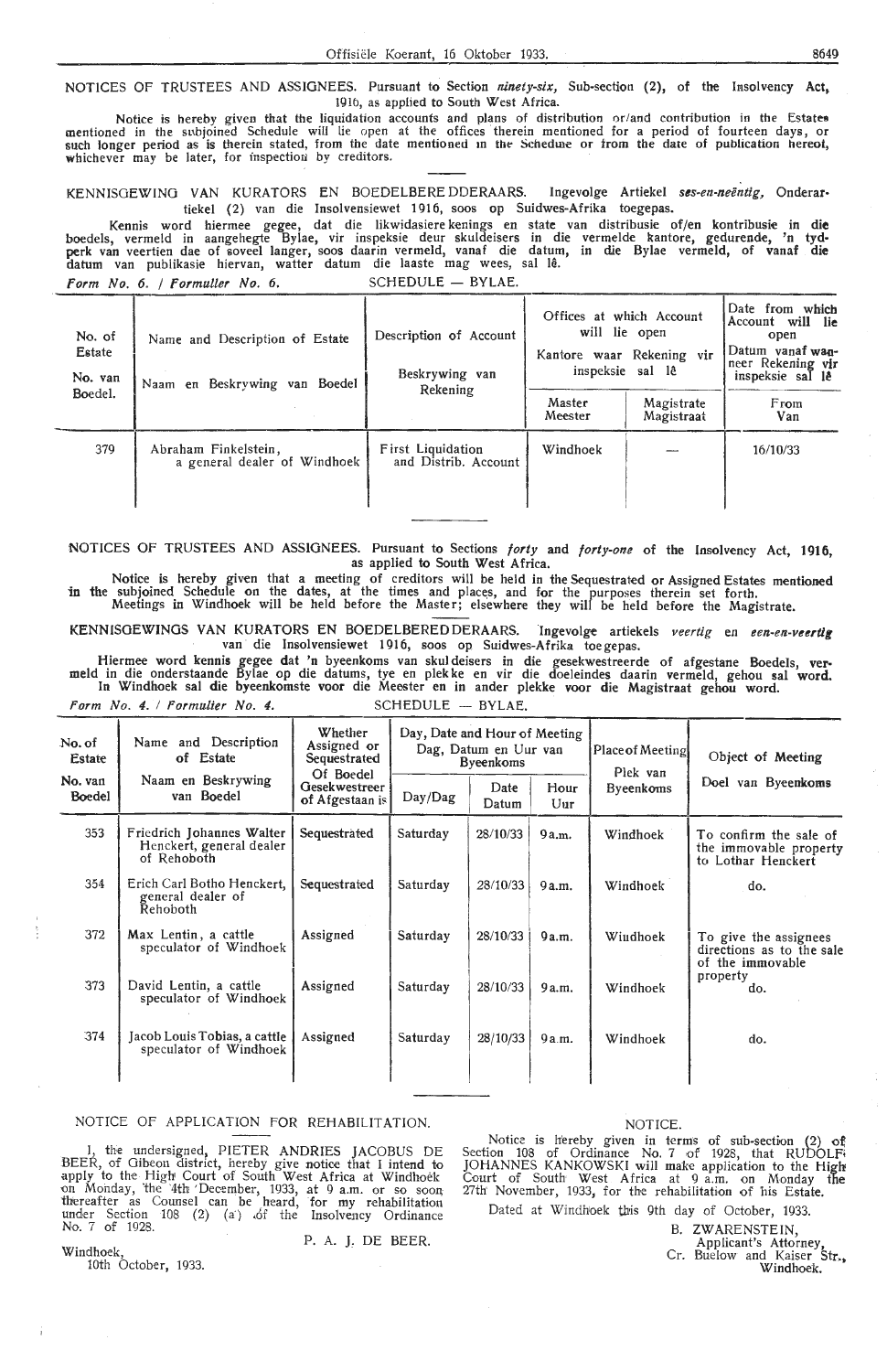NOTICE BY EXECUTORS CONCERNING LIQUIDATION ACCOUNTS LYING FOR INSPECTION: Section 68 Act No. 24 of 1913, as applied to South West Africa.

NOTICE is hereby given that copies of the Administration and Distribution Accounts in the Estates specified **in the** attached Schedule will be open for the inspection ot all persons interested therein for a period of 21 days (or longer **if** specially stated) from the dates specified, or from the date of publication hereof, whichever may be later, and at **the**  Offices of the Master and Magistrate as stated. Should no objection thereto be lodged with the Master during the period **of** inspection the Executors concerned will proceed to make payments in accordance therewith.

**KENNISOEWING** DEUR EKSEKUTEURS BETREFFENDE LIK\VIDASIE-REKENINGS TER INSAOE. Artiekel **68,**  Wet No. 24 van 1913, soos toegepas op Suidwes-Afrika.

Kennisgewing geskied hiermee dat duplikate van die Administrasie- en Distribusierekenings in die boedels vermeld in die navolgende Bylae, ter insage van al die persone, wat daarin belang het, op die kantore van die Meester **en** die Mag1straat, soos vermeld, gedurende 'n tydperk van drie weke (of !anger indien spesiaal vermeld) vanaf vermelde datums, of vanaf datum van publikasie hiervan, watter datum die laatste mag wees, sal lê. As geen be-<br>swaar daarteen by die Meester binne die vermelde tydperk ingedien word nie, sal die betrokke eksekuteurs oorgaa **tot** uitbetaling ooreenkomstig vermelde rekenings.

| Estate No.<br>Boedel No. | ESTATE LATE<br>BOEDEL VAN WYLE                                                                                                 | Description of<br>Account<br>Beskrywing van<br>Rekening | Date<br>Period<br>Tydperk<br>Datum | Master<br>Meester | Office of the<br>Kantoor van die<br>Magistrate  <br>Magistraat | Name and Address of<br>Executor or authorized Agent<br>Naam en adres van eksekuteur<br>of gemagtigde agent |
|--------------------------|--------------------------------------------------------------------------------------------------------------------------------|---------------------------------------------------------|------------------------------------|-------------------|----------------------------------------------------------------|------------------------------------------------------------------------------------------------------------|
| 1308                     | Helena Christina Bosman<br>and surviving spouse<br>Jacobus Johannes Bosman,<br>formerly of the farm<br>Kanas, district Warmbad | First and Final<br>Liquidation and<br>Distribution      | 16/10/33                           | Windhoek          | Warmbad                                                        | Oliff & Key, Box 38,<br>Keetmanshoop                                                                       |
| 1266                     | Jan Joubert                                                                                                                    | Eerste Likwidasie<br>en Distribusie                     | 16.10.33                           | Windhoek          |                                                                | H. Joubert, p.a Bell &<br>Fraser, Bus 43,<br>Windhoek                                                      |
| 1368                     | Helene Wilhelmine Char-<br>lotte von Alvensleben,<br>formerly von Brandt,<br>born Bloche                                       | First and Final<br>Liquidation and<br>Distribution      | 16/10/33                           | Windhoek          |                                                                | Dorothee von Funcke,<br>Helena, P. B. Windhoek                                                             |
| 1424                     | Otto Andreas Krueger                                                                                                           | First and Final<br>Liquidation and<br>Distrib. Account  | 21 days                            | Windhoek          |                                                                | Emma Berta Krueger,<br>Executrix testam., c/o<br>A. Neuhaus, Box 156,<br>Windhoek                          |
| 1484                     | Mathilde Amalie Auguste<br>Jaeckel,<br>born Heinemann                                                                          | First and Final<br>Liquidation and<br>Distribution      | 16/10/33                           | Windhoek          |                                                                | Richard Jaeckel,<br>Avis, Dist. Windhoek                                                                   |
| 1158                     | Franz Swietza                                                                                                                  | Second and Final<br>Liquidation and<br>Distrib. Account | 21 days                            | Windhoek          | Luderitz<br>÷                                                  | Dr. H. B K. Hirsekorn.<br><b>Executor Testamentary</b>                                                     |

 $SCHEDULE = BYLAE.$ 

PUBLIC SALE

The undersigned, duly instructed thereto by the Trustee in the following Estates:

Insolvent Estate Karl August Herzig,<br>Insolvent Estate Stephen Nava,

Insolvent Estate Friedrich Scherrer,

Insolvent Estate Thomas Eduard Ernst Wossmann,

Assigned Estate Mathilda Golding,

Insolvent Estate Georg Wilhelm Oscar Mueller.

Insolvent Estate Walter Friedrich Paul Paulsmeier.

Insolvent Estate Ettie Reichmann. will offer for sale by Public Auction on Tuesday, the 31st

October, 1933, at  $4.30$  p.m. in the yard of the firm of  $F$ Keller, opposite the Zoo:

Ins. Estate K. Herzig: Mincing machine, syringe, etc. and outstanding debts

Ins. Estate St. Nava: Kitchen dresser, Midget golf course, and outstanding debts.

Ins. Estate Fr. Scherrer: 2 motor cars. Ins. Estate E. Wossmann: Workshop equipment and spare parts, and outstanding debts.

Ass. Estate M. Golding: Shop fittings.

Ins. Estate G. Mueller: Outstanding debts.

Ins. Estate W. Paulsmeier: Outstanding debts.

Ins. Estate E. Reichman: Outstanding debts.

Conditions of sale: Cash immediately after the sale

Windhoek, 15th October, 1933.

A. Neuhaus **Trustee** 

> HANS LOHSE, HANS BERKER Auctioneers and Sworn Appraisers, Phone 300, P.O. Box 562.

# NOTICE OF ASSIGNMENT.

Notice is hereby given that HERBERT ARTHUR FICK-LING, a retired Police Official of Klein Windhoek, has made<br>an assignment of his property in favour of ERICH WORMS of Windhoek in trust for the creditors of the said HERBERT ARTHUR FICKLING, if they accept same, and that the Schedules of the said HERBERT ARTHUR FICKLING will lie for inspection and the Deed of Assignment for in-<br>spection and signature by all creditors entitled to sign at the office of the Master of the High Court, Windhoek, for a period of fourteen (14) days from the 18th day of October, 1933, to the 1st day of November, 1933, inclusive.

It is further notified that if the said assignment shall be declined, application will be made to the High Court ot South West Africa, on Monday the 13th day of No-<br>vember, 1933, at 9 o'clock in the forenoon, or as soon thereafter as Counsel can be heard for the surrender of the Estate of the said HERBERT ARTHUR FICKLING.

|           |  | Justizrat Dr. ALBERT STARK,                 |  |
|-----------|--|---------------------------------------------|--|
|           |  | Attorney for the Assignor,                  |  |
| Windhoek. |  | P.O. Box 37, Kaiser Street,                 |  |
|           |  | this 7th day of October, 1933.<br>Windhoek. |  |

MORRIS NEWMAN (PTY.) LTD. IN VOL. LIQUIDATION

Notice is hereby given that a meeting of creditors will be held on Friday, the 27th October, 1933, at 10 a.m. a: the office of the Trust & Estate Co. (Pty.) Ltd., Windhoek, Kaiser Street, for tha purpose of proving the claim of Mosenthal's Factories.

ERICH WORMS, w Sixins,<br>Liquidator

Windhoek, P.O. Box 18.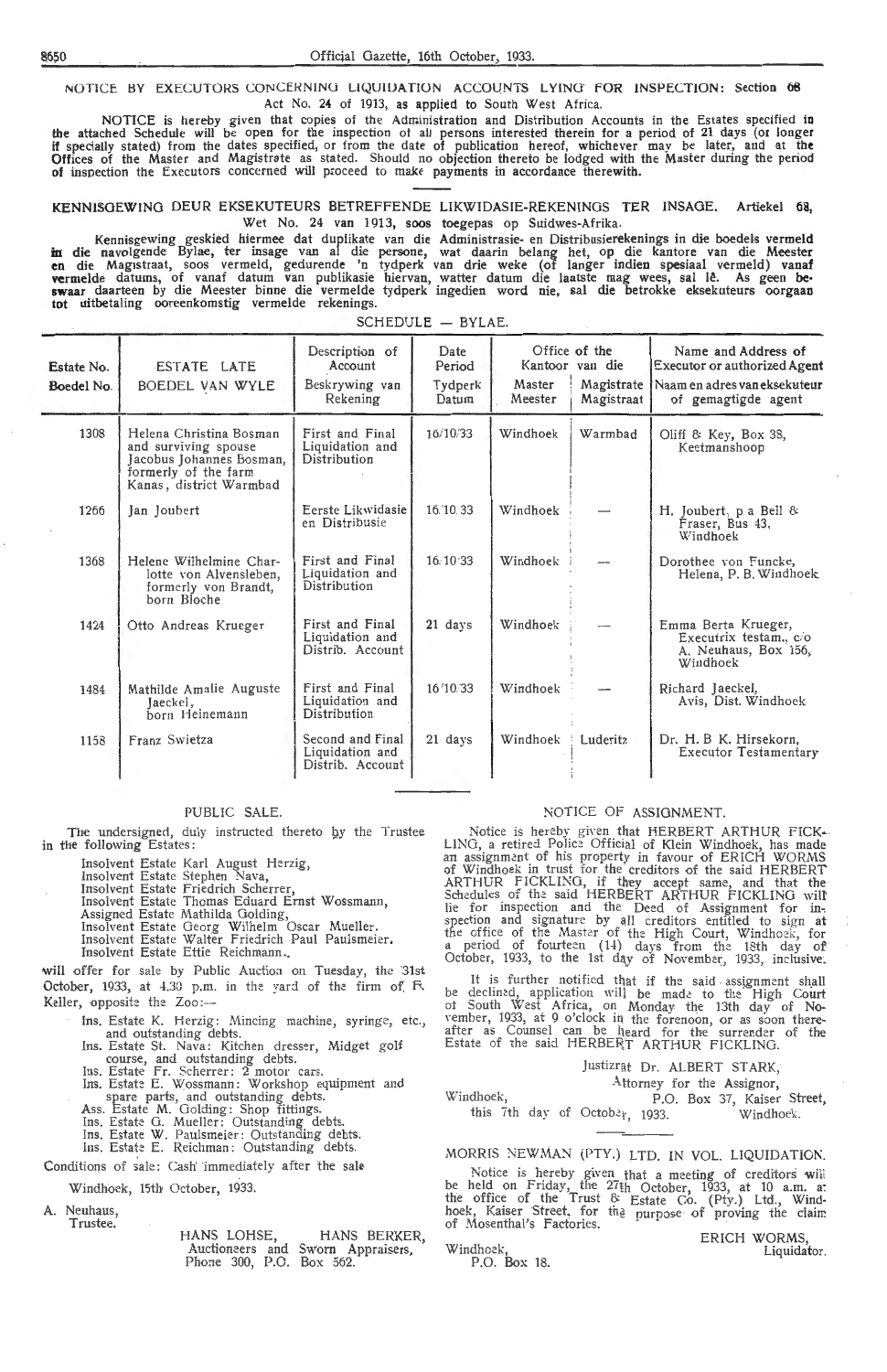NOTICE TO CREDITORS AND DEBTORS. ESTATES OF DECEASED PERSONS: Section 46, Act No. 24 of 1913, as applied to South West Africa.

Creditors and Debtors in the Estates specified in the annexed Schedule are called upon to lodge their claims **with**  and pay their debts to the Executors concerned within the stated periods calculated from the date of publication hereof.

KENN1SOEWINO AAN SKULDEISERS EN SKULDE NAA~S. BOEDELS VAN OORLEDE PERSONE.

Artiekel 46, Wet No. 24 van 1913, soos toegepas op Suidwes -Afrika.

Skuldeisers en skuldenaars in die Boede!s wat vermeld is in bygaande Bylae word versoek om hul vorderings **in te** !ewer en hul skulde te betaal by die kantore van die be trokke Eksekuteurs binne die gemelde tydperke, vanaf **die**  datum van publikasie hiervan.

 $SCHFDUIE - BVIAF$ 

| Estate No.<br>Boedel No. | ESTATE LATE<br>BOEDEL VAN WYLE                                                                              | Within a period of<br>Binne 'n tydperk van | Name and Address of Executor or<br>authorized Agent<br>Naam en Adres van Eksekuteur of<br>gemagtigde Agent |
|--------------------------|-------------------------------------------------------------------------------------------------------------|--------------------------------------------|------------------------------------------------------------------------------------------------------------|
| 1494                     | Georg Matthäus Heck                                                                                         | 30 days                                    | Christina Heck, c/o Eric R. Ritch,<br>Box 16, Luderitz                                                     |
| 1498                     | Max Ludwig Timmermann                                                                                       | 30 days                                    | Anna Timmermann, c/o Eric R. Ritch,<br>Box 16, Luderitz                                                    |
| 1503                     | Frans Kock Blignaut and surviving spouse<br>Hendrika Johanna Petronella Blignaut<br>(born Cronje)           | 30 days                                    | H. J. P. Blignaut, $c/o$ Lorentz & Bone,<br>Acme Buildings, Kaiser Street,<br>Windhoek                     |
| 1468                     | Berta Stern, born Rosenthal, widow                                                                          | 30 days                                    | P. R. v. d. Made, Executor Dative,<br>c/o J. Orman, Windhoek                                               |
| 1469                     | Jenny Rosenheim, born Rosenthal                                                                             | 30 days                                    | P.R. v d. Made, Executor Dative,<br>$c/o$ J. Orman, Windhoek                                               |
| 1492                     | Willem Jacobus van der Merwe, and<br>surviving spouse Freda Janetta Margaretha<br>van der Merwe, born Brand | 30 days                                    | J. J. A. Coetzee, $c/\sigma$ S.W. A. Police,<br>Windhoek                                                   |
| 1501                     | Bernhard Carl Wilhelm Christ                                                                                | 30 days                                    | Marianne Christ, Exec. Testam,<br>c/o Alfred Steckel, Box 35,<br>Swakopmund                                |

# NOTICE TO CREDITORS.

# THE SOUTH WEST AFRICAN MINES LTD. (in voluntary liquidation).

NOTICE is hereby given that a General Meeting of Creditors of the above Company (in voluntary liquidation)\_ will be held at the Hotel Kaiserkrone, Windhoek, on Friday the 10th day of November, 1933, at 3 o'clock in the after-<br>noon, or immediately after the meeting of the Dordabis Farming Co. Ltd. i. v. L., for the purpose of:

I. Receiving and discussing the Liquidators' Report.

II. Confirming Resolutions of General Meetings of Share-

(a) Fixing the remuneration of the Liquidators:

- (b) Authorising the carrying on of the business, employ- ment of staff and hiring of premises the refor, at the cost of the Company in voluntary liquidation;
- (c) Agreeing to the continuance in the ca\_pacity as attorneys to the Company in voluntary liquidation of the firm of LORENTZ & BONE, of which **firm** one of the present joint liquidators is a partner ;
- (d) Confirming past sales of assets made out of hand by the Liquidators and authorising future sales to be so made in the discretion of the Liquidators;
- (e) Authorising the Liquidators generally in their discretion to compromise all actions or claims in which the Company in voluntary liquidation, is involved.
- .AND SPECIALLY:

III. Passing a Resolution authorising the Liquidators to enter into a compromise in respect of the claims of the Ueberseeische Gesellschaft, the Debenture Holders, and the S.W.A. Trust Company, as against this company.

. CREDITORS desiring to be represented at such Meetings and who have not as yet proved their claims, are required to lodge their claims for proof with the undersigned, at the registered office of the above Company, United Build-ings, Kaiser Street, Windhoek, P.O. Box 246, not later than 24 hours before the advertised time of the Meeting, and any such Creditor desiring *to* be represented at such Meeting by an Agent must cause the Power of Attorney in favour of such Agent likewise to be lodged with the undersigned at the aforesaid address not later than 24 hours before the advertised time of the Meeting.

DATED at WINDHOEK, this 12th day of October, 1933. CARL LIST, D. W. F. BALLOT,<br>Joint Liquidators.

# NOTICE TO CREDITORS.

## THE DORDABIS FARMING COMPANY LIMITED (in voluntary liquidation).

NOTICE is hereby given that a General Meeting of Creditors of the above Company (in voluntary liquidation) will be held at the Hotel Kaiserkrone, Windhoek, on Friday the 10th day of November, 1933, at 3 o'clock in the after-<br>noon, for the purpose of:

I. Receiving and discussing the Liquidators' Report.

II. Confirming Resolutions of General Meetings of Share-

- (a) Fixing the remuneration of the Liquidators;
- (b) Authorising the carrying on of the business, employ- ment of staff and hiring of premises therefor, at the cost of the Company in voluntary liquidation;
- (c) Agreeing to the continuance ·in the capacity as attorneys to the Company in voluntary liquidation of the firm of LORENTZ & BONE, of which firm one of the present joint liquidators is a partner;
- (d) Confirming past sales of assets made out of hand by the Liquidators and authorising future sales to be so made in the discretion of the Liquidators;
- {e ) Authorising the Liquidators generally *in* their discretion to compromise all actions or claims in whkh the Com-pany in voluntary liquidation, is involved.

CREDITORS desiring to be represented at such Meeting and w'ho have not as yet proved their claims, are required to lodge their claims for proof with the undersigned, at the registered office of the above Company, United Buildings, Kaiser Street, Windhoek, P.O. Box 246, not later than 24 hours before the advertised time of the Meeting, and any such Creditor desiring to be represented at such Meeting by an Agent must cause the Power of Attorney in favour of such Agent likewise to be lodged with the undersigned at the aforesaid address not later than 24 hours before the advertised time of the Meeting.

DATED at WINDHOEK, this 12th day of October, 1933.

CARL LIST, D. W. R. BALLOT, Joint Liquidators.